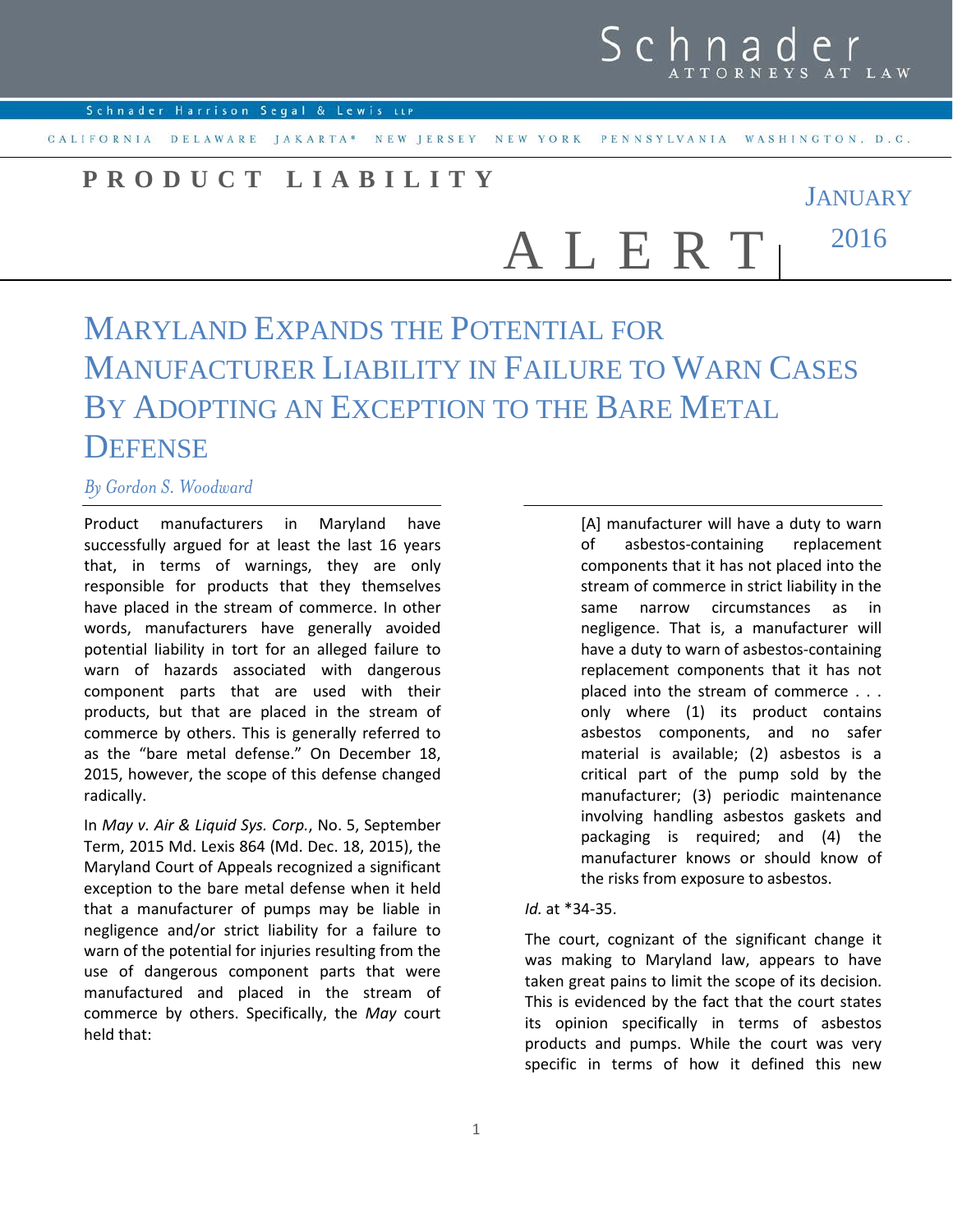exception, it is unlikely that the exception will remain confined solely to asbestos products and pumps because the underlying reasoning applies equally to other types of hazards and products.

There are, however, several important limitations in the opinion that are likely to ultimately confine the new exception. First, the court stressed that, "a manufacturer is generally not strictly liable for products it has not manufactured or placed into the stream of commerce." *Id.* at \*40. Second, the exception applies only where a hazardous component is required for the product's use (as opposed to a circumstance where there is a safe alternate component available for use with the product). As the court explained, "[h]ere we impose a duty on a manufacturer to warn when its product not only has asbestos components, but also *cannot function properly without these hazardous components* . . . ." *Id.* at \*25 (emphasis added). According to the court, "[c]abining the duty in this way serves the policy of preventing harm without exposing manufacturers to limitless liability for products they did not manufacture or sell." *Id.*

The adoption of this exception is not a surprise to those who have been following the bare metal defense at the national level, as the law has been in a state of flux, and this exception has emerged as something of a recent trend. *See Quirin v. Lorillard*, 17 F. Supp. 3d 760, 771 (N.D. Ill. 2014); *Surre v. Foster Wheeler*, 831 F. Supp. 2d 797, 801- 02 (S.D.N.Y. 2011); *Macias v. Saberhagen Holdings*, *Inc.*, 282 P.3d 1069, 1083 (Wash. 2012); and *Berkowitz v. A.C. & S.*, *Inc.*, 733 N.Y.S.2d 410, 411- 12  $(1<sup>st</sup>$  Dep't 2001); see also Schwartz v. Abex *Corp.*, MDL 875, No. 2:05-CV-02511-ER, 2015 U.S. Dist. LEXIS 68074, \*2-3 (E.D. Pa. May 27, 2015) (holding that exception is available in negligence cases but not in strict liability cases). Other courts have taken a traditional approach and either rejected or implied that they would not embrace the exception. *See Lindstrom v. A-C Prod. Liab. Trust,* 424 F.3d 488, 492, 494-95 (6<sup>th</sup> Cir. 2005); *Thurmon v. A.W. Chesterton, Inc.*, 61 F. Supp. 3d 1280, 1283, 1286 (N.D. Ga. 2014); *Faddish v. Buffalo Pumps*, 881 F. Supp. 2d 1361, 1368, 1372- 73 (S.D. Fla. 2012); *O'Neil v. Crane Co.*, 266 P.3d 987, 991 (Cal. 2012); and *Toth v. Economy Form Corp.*, 571 A.2d 420, 422 (Pa. Super. 1990). Interestingly, to the extent that this exception is a modern trend, the trend has been led to a significant degree by the federal district courts. The *May* case is notable insofar as it makes Maryland one of the few states where the highest state court has unequivocally endorsed this modern exception to the bare metal defense.

The exception, as articulated by *May*, is extremely significant to the extent that it creates the potential for unlimited liability to an entity for products that the entity neither manufactured nor placed in the stream of commerce. Given this trend, going forward manufacturers should address the potential for liability related to hazardous components placed in the stream of commerce by third-parties by issuing warnings, at least to the extent that the hazardous components are necessary for the operation of the manufacturers' product. Retrospectively, however, there may be little that a manufacturer can do to remove the risk from dangerous third-party components to which users have already been exposed. As a result, in retrospective situations it is important that manufacturers clearly understand the potential for liability and how to best address or mitigate this risk in any future litigation. Given this new and potentially vast source of liability, it is critical that product manufacturers and distributors, as well as their counsel, insurers, and risk managers understand the significance of this recent and significant change in the law.